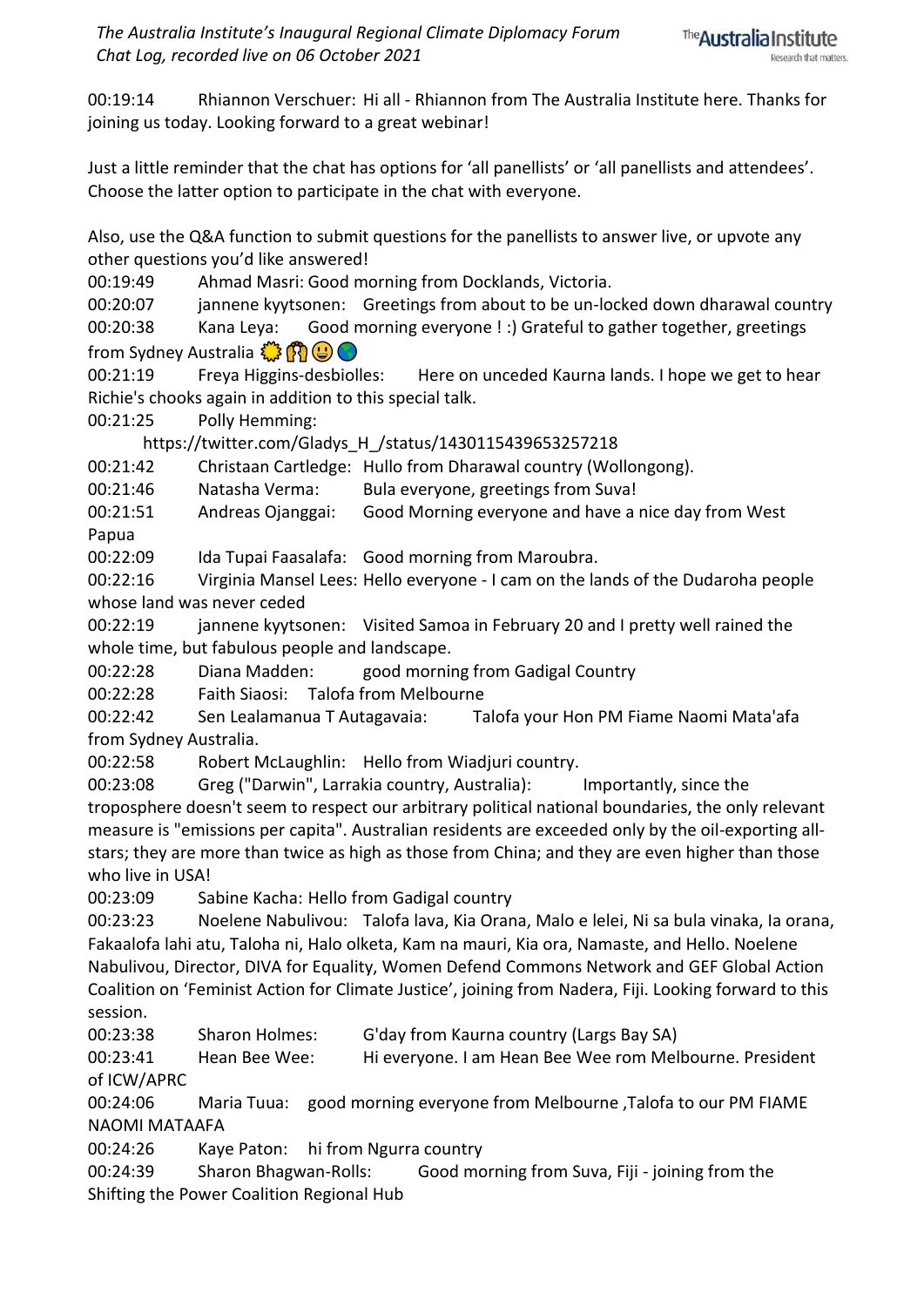*The Australia Institute's Inaugural Regional Climate Diplomacy Forum Chat Log, recorded live on 06 October 2021*

00:24:57 Uani Havea: Mālō e laumālie Ta'ahine Fiame Naomi Matā'afa. 00:25:07 Catherine Byrne: Hi from Cammeraygal Country. V much looking forward to this important conversation. 00:25:07 Polly Hemming: To introduce Gladys you can see this powerful video where she visits her grandparents home in the Pacific that is now completely submerged by rising sea levels: https://www.bbc.com/reel/video/p09lpjnj/is-this-the-first-island-to-vanish-due-to-climatechange-00:25:22 Ida Tupai Faasalafa: Good morning to our beautiful Madam PM of Samoa, malo le soifua ile Sao Faapito 00:25:40 Marjorie Rauch: Hello all. Anne Rauch from Gadigal country (Sydney) 00:26:08 Marion Jacka: Greetings Hon PM Fiame Naomi Mata'afa from Dharawal land in NSW. Thank you for your time. 00:26:11 Noelene Nabulivou: Talofa and congratulations, Hon Samoa PM Fiame Naomi Mata'afa. 00:26:27 Jennifer Mary:thank you to Samoa PM for stepping up to lead her country, and us laggards, forward 00:26:56 Sherryl Broderick: Thank you for your time Prime Minister, welcome from Gundungara country<sup>3</sup> 00:26:58 Mema Motusaga: Malo le soifua, lau Afioga i le Sao Faapito, lau Afioga Tamaitai Palemia. Lele malie lau tia, matou tapuai atu - Mema Motusaga 00:27:17 Alicia Colley: Good morning from Boon Wurrung country Point Cook 00:27:24 Ida Tupai Faasalafa: C 00:27:38 Claire Tolovaa: 00:28:02 David Haines: Talofa everyone from Gundangara land in the Southern Highlands of NSW. 00:28:04 Minerva Patu: Talofa from beautiful Sydney 00:28:35 Sen Lealamanua T Autagavaia: V ws 00:29:47 Ida Tupai Faasalafa: Hon Fiame Naomi Mataafa 00:29:48 Helen Hill: Greetings from Timor-Leste, this session takes me back to my years working for the Commonwealth Youth Program in Fiji 1987-1890 with Pacific Islanders from all the Commonwealth countries, environment was just beginning to become an issue then, and lots of worry about Australia's position. Greetings Prime Minister of Samoa, I have visited your beautiful

country several times. 00:30:20 meipo anitema: Malo le soifua from the land of the people of Wathaurung, Woiwurrung and Boonwurrung peoples of the Kulin Nation.

00:31:08 John Millar: Fa from Ngarrandjeri country. My brother was part of the VAGST taskforce 20+ years ago.

00:31:09 Ahmad Masri: congratulations and faamalo faafetai Hon. Mata'afa.

00:31:52 Peter Maywald: Malo e lelei on behalf of Tongan participants.

00:33:26 Sabine Kacha: Torres Strait Islander feeling the impacts of climate change have brought a complaint against the UN, very concerned about current proposed amendments weakening the NT Aboriginal Land Rights Act as well as threats to Fracking, destroying environment and violating First Nations Peoples' rights even further

00:33:41 Sabine Kacha: Please join Reconciliation for Western Sydney Virtual Building Bridges on 27 Oct when Jon Altman will be speaking about concerning amendments to the NT Aboriginal Land Rights Act in his talk "Land Rights at Risk, again? Evaluation of the Economic Empowerment Bill"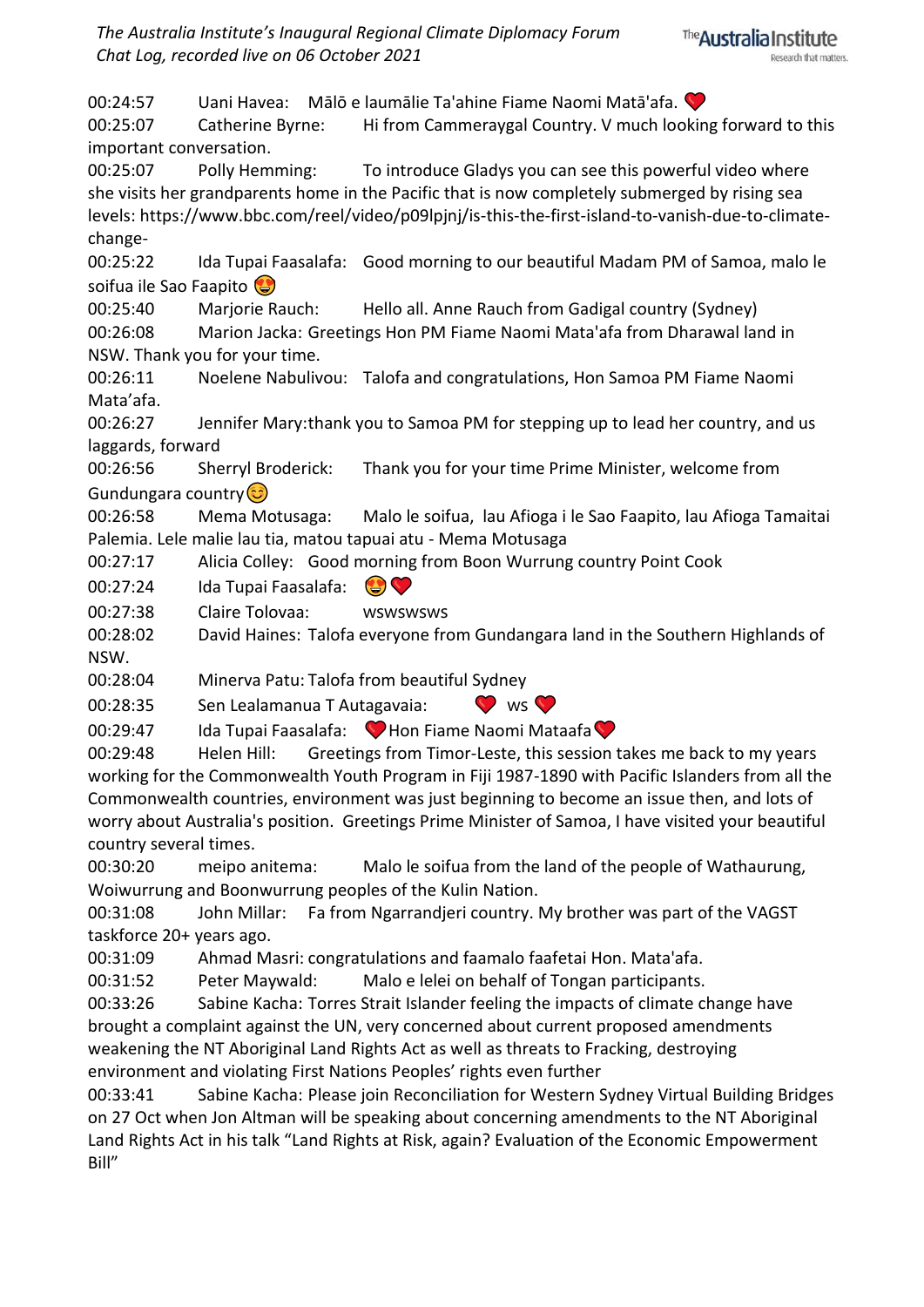https://www.eventbrite.com/e/virtual-building-bridges-land-rights-at-risk-again-tickets-178411261887

00:33:48 Sean Bowler: https://www.youtube.com/watch?v=rGMrGlAHUq0

00:33:55 Sean Bowler: we are joking

00:34:02 Deborah Biber: Fantastic initiative from the Australia Institute. A real coup in having this fabulous leader present to us. How incredibly privileged are we! This accent on the Pacific Island Nations is long overdue. Kudos to you. She is brilliant.

00:34:31 Jennifer Mary:agree

00:34:50 Bernie Ingle: Well said Deborah

00:35:23 Violet Pritchard: thank you Hon. Fiame Mata'afa for representing the Island nations of the Pacific.

00:35:50 Sharon Holmes: An inspiring declaration by this PM from Samoa. Puts Morrison to shame. Whilst not religious, this is an example of a David and Goliath story. We all know that Australia is the largest per capita polluter/carbon emitter. How can Morrison consider not attending COP26? He must attend but from past experiences, he'll be missing in action and let someone else face the music.

00:37:16 Jennifer Mary:Hey everyone. When this is up on YouTube I'll send the link to PM's office to give him some ideas for his non-existent plan. I suggest you do the same. If his inbox is full, he might pay some attention.

00:37:20 Marion Jacka: When is our PM going to stop patronising Pacific Island leaders and respond to their calls for real action?

00:37:59 Margaret Jolly: Talofa from the unceded lands of Ngunnawal and Ngambri peoples Honoured by your staunch leadership in the climate crisis and links to COVID-19 recovery Congratulations on the plans for Samoa

00:38:09 Darryl Fallow: @Jennifer Mary - I like your idea!

00:38:34 Ian Murray: Greetings from Childers. Please don't overlook Kiribati when considering global climate changes

00:39:00 Kevin WHITE: At the risk of going off-topic, but this is a rare chance to put to the PM whether she intends doing something about Samoa being used as an offshore tax haven (highlighted again in the Pandora Papers).

00:39:02 Kerry Habel: Thanks Margaret Jolly. First Nations Peoples understand 00:39:16 Sen Lealamanua T Autagavaia: Great speech. Thank you for speaking out and lead our Blue Pacific to tackle climate  $\bigcirc$   $\bigcirc$   $\bigcirc$ 

00:39:22 Tassie Metusela: Talofa lava from Melbourne Australia

00:39:31 Sharon Holmes: Good thinking Jennifer Mary!

00:39:31 Uani Havea: Thank you for the priorities of Blue Pacific. Indeed we need to start with our own Blue Pacific and we need the solution from our Aussie neighbour. Thank you Hon. Fiame.

00:39:32 Jennifer Mary:Dear PM. I think its only Pm Morrison and the coal lobby who aren't with you. Any suggestions what we might do?

00:39:33 Rhiannon Verschuer: If you have any questions for the Prime Minister or the panellists, make sure to ask them using the Q&A function now, or upvote other's questions you'd like answered.

00:39:35 Peter Emberson: Vinaka vakalevu PM Mata'afa

00:39:48 Rhiannon Verschuer: A reminder to please keep all comments in the chat on topic – Thanks!

00:39:48 Glenn O: Good point, Kevin. All tax havens should be targeted - so many lost billions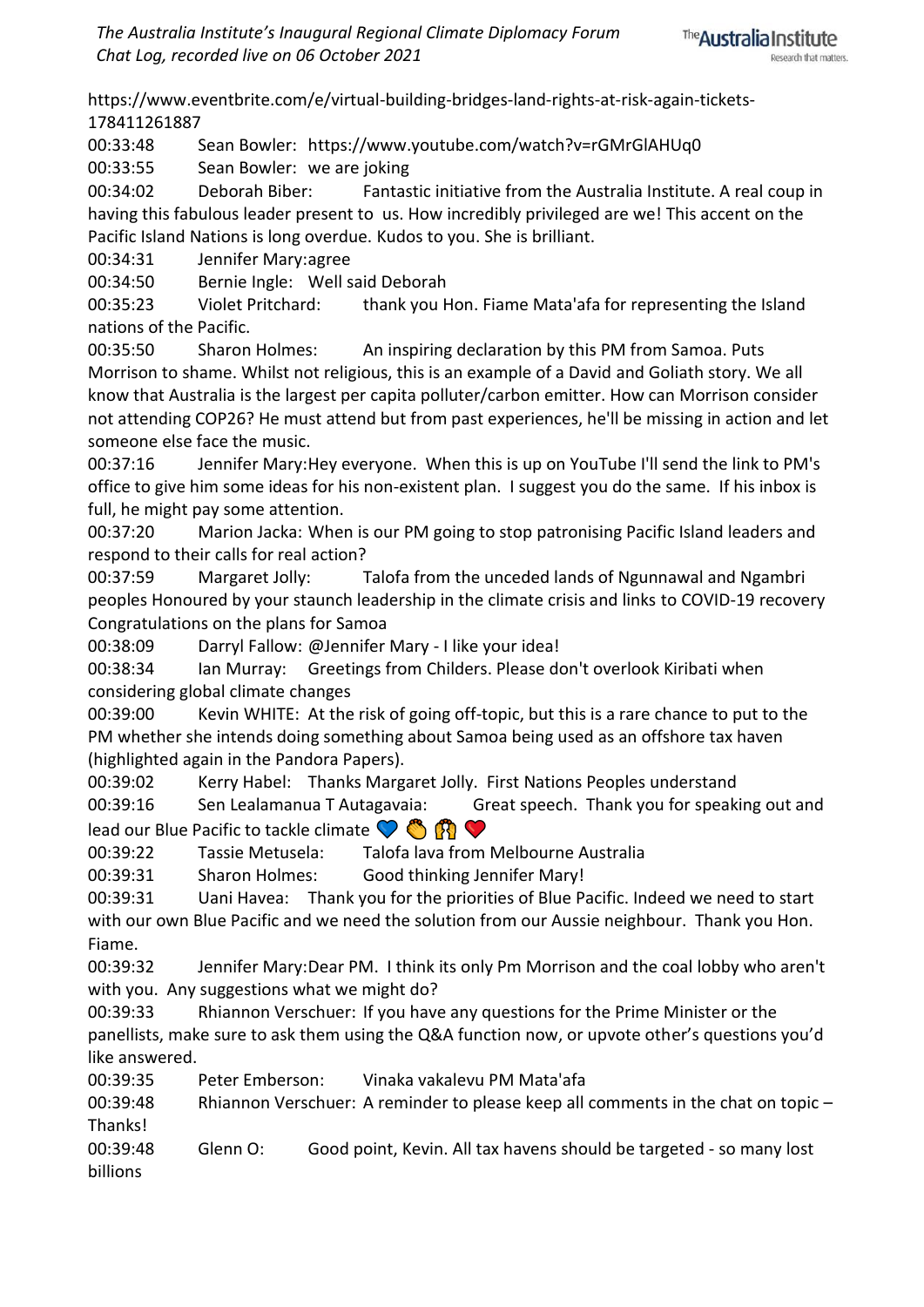*The Australia Institute's Inaugural Regional Climate Diplomacy Forum Chat Log, recorded live on 06 October 2021*

00:40:37 Francis Ventura: What a beautiful address. Visionary, inspiring and from a position of care. May we request you to become Prime Minister of Australia?

00:40:37 Simione Bula: vinaka madam, great message.

00:40:45 Barbara Lyle: Thank you. A privilege to hear from Samoa's President. We can hope that our PM and all of the members of our Federal Government will finally listen

00:41:55 Kerry Habel: Why is it that the women Prime Ministers in the Pacific are so far sighted and aware of the issue?

00:42:24 Kana Leya: Thank You Prime Minister & each of the organisers, Kanaleya CEO Global Impact Group. Alongside the rise of climate finance, is the rise of social bonds. Are social bonds for grassroots climate resilience, an area of interest for the Samoan Government & your respective specialist teams?

00:42:30 Jennifer Mary:Kerry, that's what women do. Not old white men

00:43:31 Faith Siaosi: Beautifully said. It won't achieved overnight but step by step if we are heading towards a common goal and support each other, we can achieve greatness.

00:44:06 DIVA for Equality: The Women and Gender Constituency to UNFCCC preCOP position shared here, including Pacific feminist and women-led groups like DIVA for Equality in Fiji, FYI: https://womengenderclimate.org/wp-content/uploads/2021/09/WGC-PreCOP26-Brief.pdf

00:44:09 Sean Bowler: yeah right, let's get Michaela cash as our next PM?

00:44:20 Annette Luders: Well, if it wouldn't be so sad and tragic, our PM is making himself, and our country, a laughing stock internationally, AND not having the balls to face up to it, - staying home from the summit in Glasgow!!!

00:44:31 Jennifer Mary:sorry Sean. Not all women. Some clearly excluded

00:44:39 Sean Bowler: yep!

00:44:41 Annette Luders: Sean, really?????????

00:44:56 Sean Bowler: gender should't come into it

00:45:16 Sean Bowler: there whole objective is to divide and conquer

00:45:43 Greg ("Darwin", Larrakia country, Australia): Ha ha. It's a shame that it always has. Always us "stale pale males". :-(

00:45:48 Minerva Patu: Excellent response from our pacific youth representative

00:45:58 Sherryl Broderick: Agree with you Sean … but in fact gender does come into it …

00:46:53 George Samia: gender always comes into it

00:47:22 Annette Luders: Different gender, different perspective, - all for the good of

all.

00:47:43 George Samia: emotional intelligence

00:47:45 Maria Tuua: LOVELY speech Hon PM FIAME NAOMI MATAAFA GB, great to be recognise to support our CLIMATE CHANGE TO emphasizes regulation for our future pacific 00:48:22 Tony Weir: gladys words on the importance of climate change for young people

contrasts with our miniter for environment (sussan ley) who is fighting a court ruling that she owes a duty care to young people. (case is sharma v minister for environment)

00:48:54 Rhiannon Verschuer: Gladys made a powerful video where she visits her grandparents home in the Solomon Islands, that is now completely submerged by rising sea levels. You can watch it here: https://twitter.com/Gladys\_H\_/status/1430115439653257218 or here https://www.bbc.com/reel/video/p09lpjnj/is-this-the-first-island-to-vanish-due-to-climatechange-

00:49:19 Darryl Fallow: Agree with Richie - these are strong powerful voices that we are hearing. Thank you!

00:50:33 Sen Lealamanua T Autagavaia: beautiful response from the youth leader. step by step we can achieve great things if we all work together. action needed urgently as some of the Islands in the Pacific are drowning by climate change.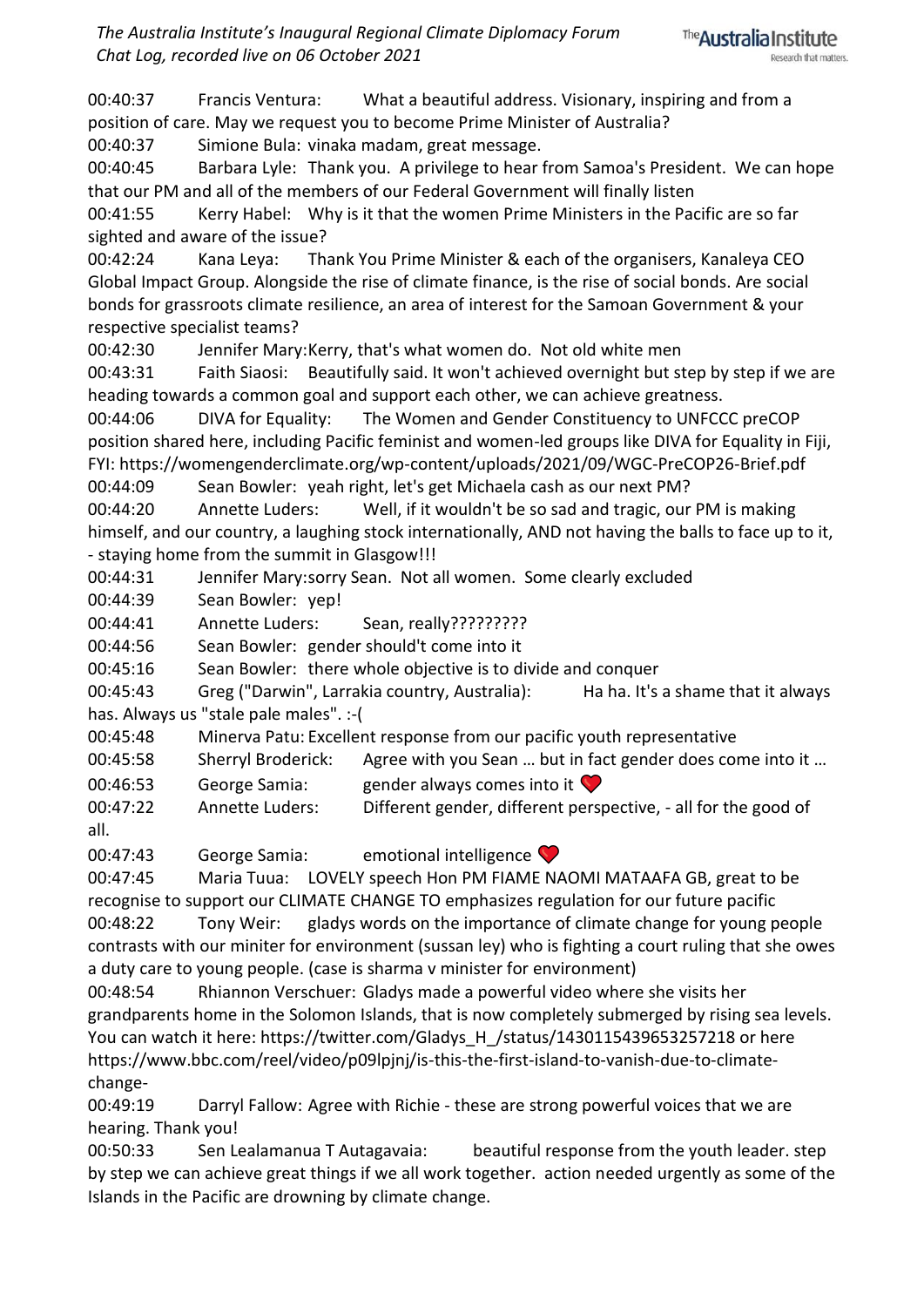00:50:59 Kenneth Waldron: Gladys, a thoughtful and important message. Young voices seem to have a better cut through on this issue than the most

00:51:43 Faith Siaosi: Well said PM.

00:52:05 Tassie Metusela: Yeah Journoes being journos! its their right but well played by PM

00:52:43 Greg ("Darwin", Larrakia country, Australia): We don't need "leadership" as much as we need MORE than ONE day of democracy every three years.

00:53:15 George Samia: space invaders, shooting gender myths down.

00:54:05 Graham Turvey: Just as the people of the Pacific are affected by the predicted rise in the height of the oceans, so are our coastal regions, even our beloved Sydney Harbour/Port Jackson. I.5 to stay alive for it and us too. History will praise or condemn when it looks back in 2099 about the current leaders' responses.

00:54:41 DIVA for Equality: A key area of progress at COP25 was the adoption of the updated 5-year Gender Action Plan(GAP).

However, two years on, without the opportunities of in-person moments to raise ambition and having been left off the agenda for the virtual dialogues held in June 2021, COP26 must deliver a strong decision or set of conclusions on pushing forward progress under the Gender Action Plan.

00:55:04 George Samia: safety, say that louder sister.

00:55:08 Faith Siaosi: Well said Glady's Habu

00:56:54 Darryl Fallow: A virtual tanaloa sounds like a good idea, if people can't meet in Glasgow in person.

00:57:23 Faith Siaosi: Yes, virtual meeting and conference is the way now and less cost or no cost for the attendees.

00:57:37 DIVA for Equality: As conservers of more than 30% of the world's land, key to climate justice is upholding the rights of

Indigenous Peoples as enshrined in the United Nations Declaration on the Rights of Indigenous Peoples and respect and implement the principle of Free, Prior and Informed Consent (FPIC). What does the Prime Minister and all propose on this issue related to climate and ecological justice, as also central to Pacific concerns, and what do we expect of Australia?

00:58:32 Marion Jacka: So happy to hear about vaccination rates in Samoa. Congratulations! 00:58:40 Deborah Biber: Wow -vaccination rate is amazing in Samoa. Wish it was the same in Australia.

00:58:53 Jill biddington: Talanoas are a great way for emerging leaders who often aren't the ones chosen to attend expensive international meetings to develop their skills and expertise.

00:58:57 Dawn GrantSkiba: Great leadership in the vaccination rollout!

00:58:58 Darryl Fallow: Thanks for update on vaccinations - that is very encouraging!

00:59:14 David Haines: The PM's democratic response regarding an Australian target is understandable, but from my perspective (an interested 80 year-old Australian with children and grandchildren) talk of a zero target by 2050 is too late for everyone on the planet. We have seen drastic changes to our climate already over the last 30 years - to have any effect on climate change we need a zero target by 2030. Salutations to my Pacific Island neighbours - I am sorry that the developed nations, including mine, have let you down so badly.

00:59:25 Margaret Jolly: Yes Samoa eclipses Australia on vaccination rates!

00:59:33 Marilyn Hillery:  $\frac{1}{1}$  //.,bvcxz ii+<sup>'\*</sup>--

01:00:06 DIVA for Equality: Yes, we need the fossil fuel non-proliferation treaty! 01:00:46 John Englart: Fossil Fuel Treaty. Get your council or other organisation to endorse to build momentum https://fossilfueltreaty.org/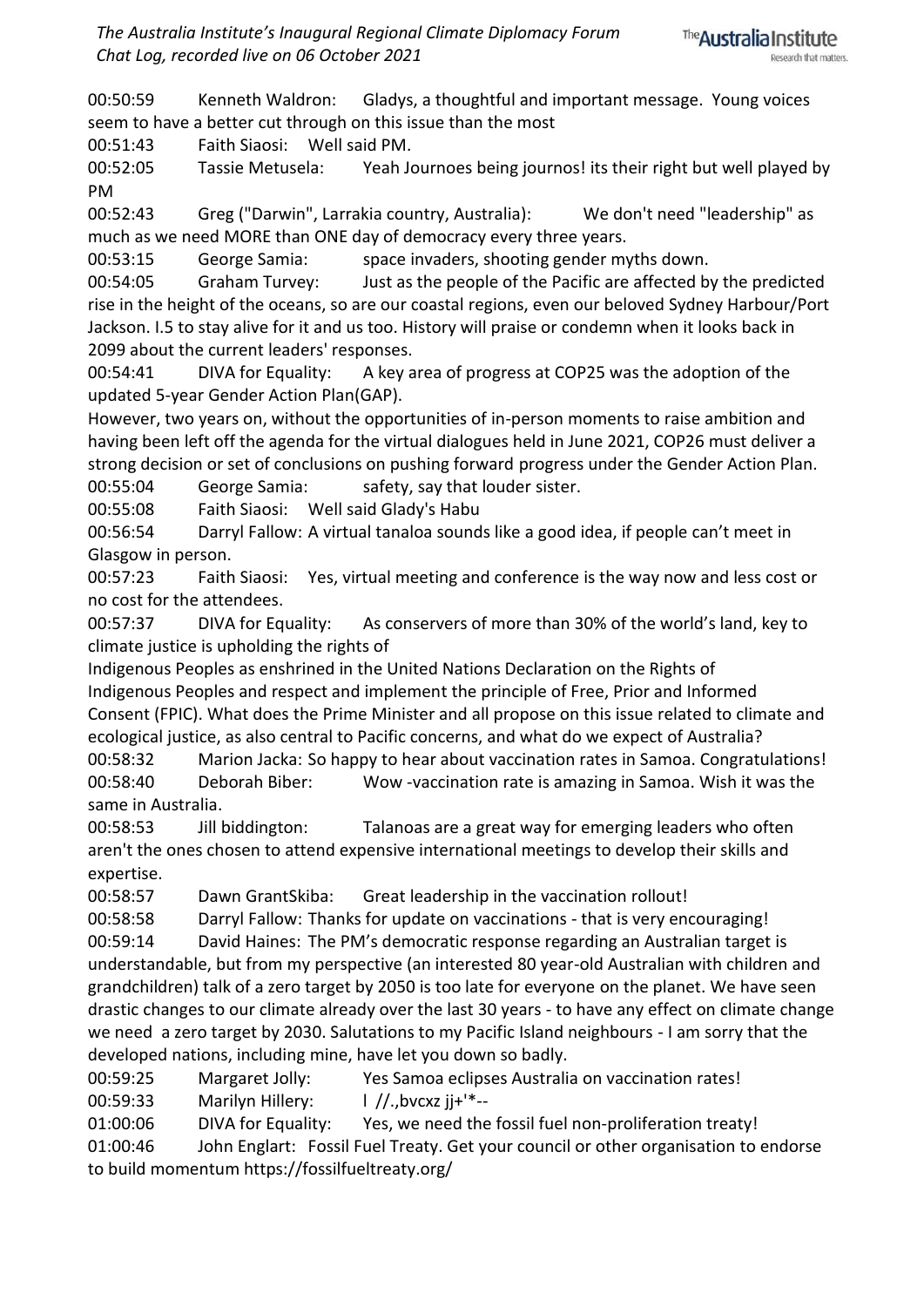01:01:27 Sabine Kacha: Good question DIVA for Equality, First Nations have been living for ten thousands of years in harmony with nature and have been excellently taking care of the land. Now with threats to their lands, with fracking in the NT and elsewhere, destruction of sacred sites, destroying the land and climate in the process. The UNDRIP has been finally endorsed but not implemented sadly! FPIC for First Nations people also so important, sadly not respected here 01:01:52 Maria Tuua: great to see our young generation pacific highly support this FORUM as part of their knowledge to support CLIMATE CHANGE

01:02:20 Annette Luders: Seems like all AU states and territories are onboard vis-a-vis action on climate change, - all onboard with the exception of the PM/Government, how bizarre! 01:02:23 Maria Tuua: CONGRATULATION GLADY

01:03:07 Ryan Mihalic: Australia has the capabilities to become a alternative energy superpower, not only providing clean energy to our Commonwealth but also export energy to our regional partners around the Asia-Pacific region.

01:03:10 Tassie Metusela: On the head there Richie!

01:03:38 Annette Luders: Ryan Mihalic, - absolutely, and no reason why not! 01:04:12 Maria Tuua: FAAMALO lau afioga HON PM FIAME NAOMI MATAAFA VERY PROUD OF YOUR BEAUTIFUL SPEECH FAAFETAI whats all cover about CLIMATE CHANGE

01:05:03 DIVA for Equality: To all panellists: We must all urgently ensure that many more, particularly developed country Parties - will submit new or updated NDCs with 2030 targets ahead of COP26, or re-submit NDCs with markedly enhanced ambition. And they must have strong mitigation, human rights and gender considerations. How much and what work is happening to ensure this happens before COP26 and what is the situation with Australia?

01:05:53 Rhiannon Verschuer: Just a reminder that if you have any questions for the panellists, to ask them using the Q&A function. You can also upvote other questions you'd like answered.

01:06:08 Darryl Fallow: Agree Richie - Australia should rejoin the GCF. It is fair that we do and as you mention it has played a key role in the past.

01:06:27 Joanne Swain: Elections are not a reliable way to change government policy on climate change. As individuals who care deeply, we can only persist in highlighting and therefore shaming our government's inaction. Activism has never been so important for the future.

01:07:30 Greg ("Darwin", Larrakia country, Australia): Agreed, @Joanne Swain.

Misinformed elections are feeble in comparison to well-informed, deliberative democracy.

01:07:37 DIVA for Equality: +++ Yes re crimes against the environment!

01:08:10 Annette Luders: YESSS, Crimes against the Climate! Australia, guilty as charged, unfortunately!

01:08:31 Joanne Swain:Ultimately, too many people vote with their hip pocket when push comes to shove.

01:09:36 Margaret Jolly: Yes a fossil fuel non proliferation treaty and crimes against environment. We need these radical ideas given the urgency of the crisis.

01:10:12 Tassie Metusela: Dont need to "lead the way" just stop leading the emissions 01:10:16 Jill biddington: lol, Love that answer, "I am not Australian1"

01:10:40 Sen Lealamanua T Autagavaia: haha...I'm not Australian!! funny!

01:11:04 Anastasia Lei Sam: thank you Gladys, its looking to be a slow process. Slowly but surely! Faafetai Gladys

01:11:04 Dawn GrantSkiba: I'm not Australian! Get it?

01:11:42 Minerva Patu: Lol @ PM but agree on Australian joining the green fund

01:11:59 John Englart: 3 new coal projects approved by Environment Minister Sussan Ley in last month!!!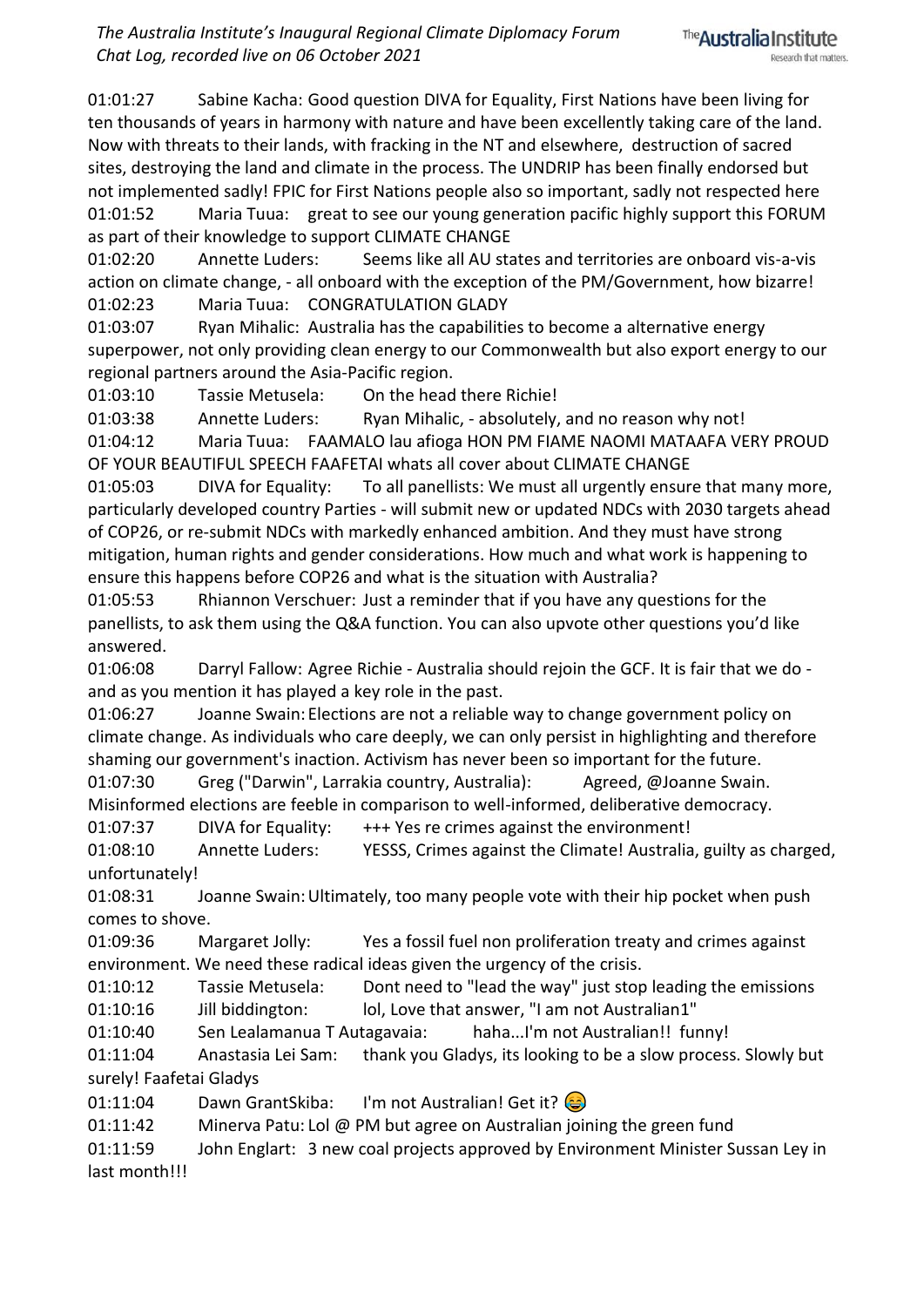01:12:06 Diana Madden: The UK government is placing an emphasis on the health effects of climate change to focus people on the extreme threat we face. Flagging the health effects around the world is a great opportunity.

01:12:07 Jill biddington: Why does Australia need to lead? We could follow the much more thoughtful Pacific Leaders who have a much clearer idea of what they need. We can support but not lead.

01:12:18 Vala O:great question  $\odot$ 

01:12:35 Ruby Rosenfield: Thank you H.H. Dalai Lama and H. H. Pope so much for your initiative in proposing in a fossil fuel non proliferation treaty

01:12:35 Anastasia Lei Sam: Yes pls would like to be home

01:12:37 David Haines: Thank you Prime Minister Fiame Naomi Mata'afa for your eloquent address and responses. To help individual Australians heighten awareness of the effects of climate change on Pacific Island nations can your nations

01:12:42 Tura Lewai: They need to stop asking her about what Australia should do,

01:13:19 rowan white: \$200 mil is 0.00222222% of \$90 billion

01:13:49 Emily Mitchell-Storey: I agree Jill. Australia and Aotearoa NZ's biggest contribution (beyond national change) could be elevating Pacific voices and leadership rather than speaking over or for the region.

01:13:58 rowan white: whoops, no, it's 2.2%

01:14:20 Minerva Patu: Yes great host thank you

01:14:32 John Englart: Just on climate finance and Australia falling far short:

https://takvera.blogspot.com/2021/09/australian-climate-finance-falling-far.html

01:14:39 Rhiannon Verschuer: If you want an insight into the way in which climate change is already impacting Pacific communities, Gladys made a video where she visits her grandparents home in the Solomon Islands, that is now completely submerged due to rising sea levels. You can watch it here: https://twitter.com/Gladys\_H\_/status/1430115439653257218 or here https://www.bbc.com/reel/video/p09lpjnj/is-this-the-first-island-to-vanish-due-to-climate-

change-

01:14:42 Sherryl Broderick: Thank you everybody … when we visit Samoa lets go by boat/ship rather than fly!!! Reducing our carbon footprint!!!!

01:14:49 Marion Jacka: Yes thank goodness for the AI forums-they are wonderful.

01:14:54 Jill biddington: Yes Emily - we have to stop behaving like the people with the answers when often we are the people who bring the problems

01:14:54 Margaret Jolly: Wonderful panel! Thanks to you all.

01:15:03 Ryan Mihalic: Jill, if Australia does not take the mantle of responsibility in the face of this crisis then another Middle or Great Power will. Why should we relegate ourselves to mediocrity when we have the financial, technological and intellectual power and capabilities to make a real difference.

Elevate the voices of our Pacific comrades, yes; but to not do our part and lead the charge is not wise.

01:15:05 Bill Armstrong AO: Thank you Australia Institute.

01:15:09 Ryan Mihalic: But I may be wrong.

01:15:18 Diane Deane: Thank you for a very important discussion particularly with the Samoan PM.Let's hope our PM takes up all of Richies points.

01:15:18 David Evans: Interesting session. Thank you Australia Institute (& Ebony in particular.)

01:15:19 Darriel Jeffree: Thank you Prime Minister, yours is a voice of reason in climate discussions.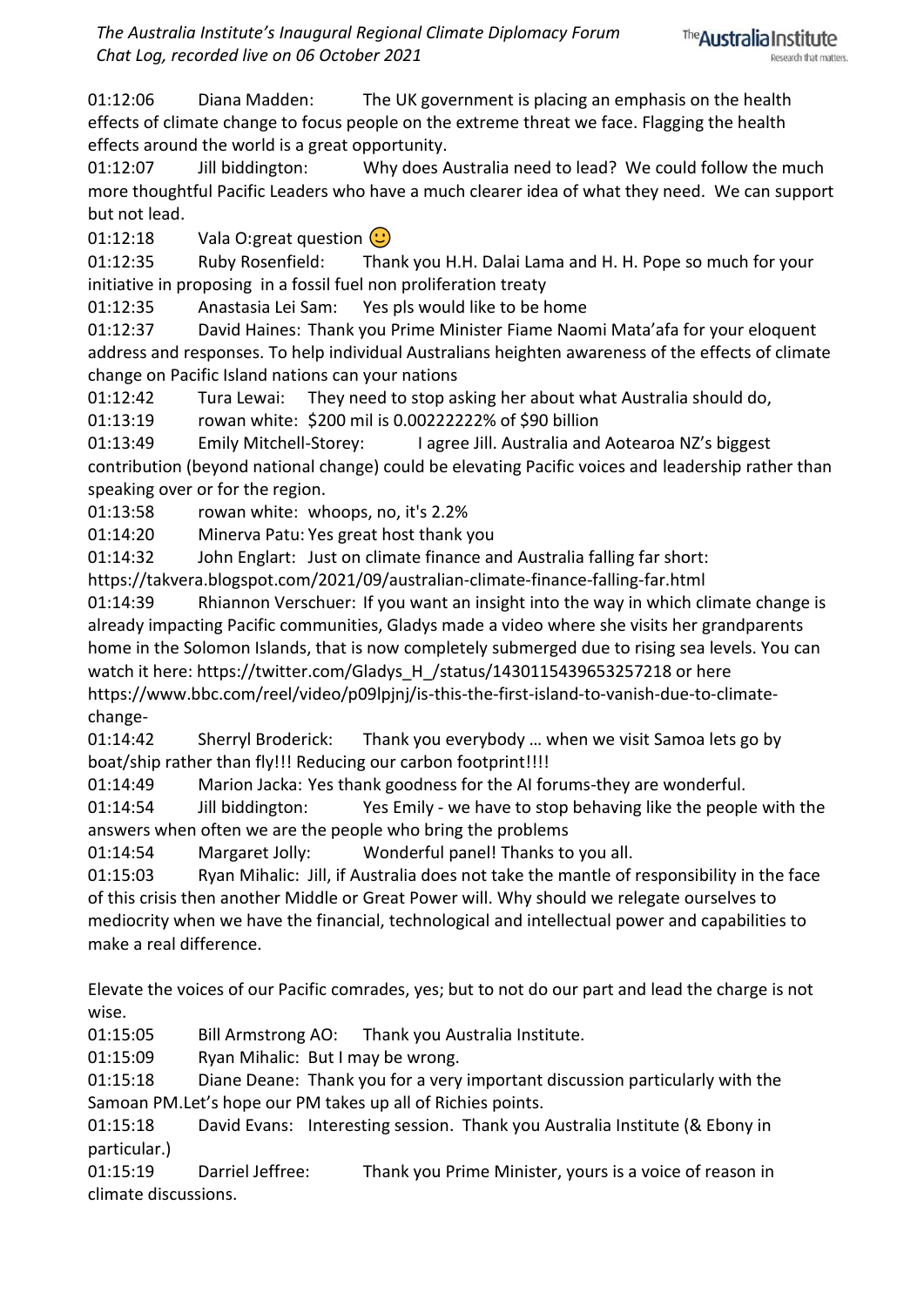*The Australia Institute's Inaugural Regional Climate Diplomacy Forum Chat Log, recorded live on 06 October 2021*



01:15:21 Ryan Mihalic: Thank you Australia Institute

01:15:29 Frank Freschi: Thank you Ebony and AI - great insights from PM.

01:15:44 Melissa Stutsel: Thank you for the great panel and thank you to the Prime Minister for the great discussion.

01:15:49 Jill biddington: Ryan we must take responsibility but stop behaving like we can lead when we can't manage our own problems

01:15:49 Marjorie Rauch: Thank you everyone. Keep up the struggle and good work.

01:15:55 David Haines: Thank you Rhiannon Verschuer and Gladys - will view it

01:16:03 Tassie Metusela: Samoa also needs to be an example of reducing emissions and reliance on fossil fuels

01:16:03 Sen Lealamanua T Autagavaia: thank you PM Fiame  $\bigcirc \heartsuit$ . thank you Australia Institute.

01:16:04 David Mac Phail: Thank you

01:16:05 Deborah Biber: Fantastic. Thank you Australia Institute. The PM is the kind of leadership that we in Australia need. Not sure we deserve it tho.

01:16:32 Lasale Cocker:Malo e laumalie Hon Fiame Mata'afa. Thank you to all the panellists, and the Australia Institute

01:16:37 Alisi Nainoca: Thank you Madam Prime Minister

01:16:39 Helen Hill: A great panel, hope the Australia Institute can feature more Pacific Island and small island state speakers.

01:16:41 Vala O:Thank you Hon Prime Minister. Thank you for your work as well Gladys. Great job panel Australia Institute for your continued work

01:16:42 Alisi Nainoca: Thank you Everyone

01:16:42 DIVA for Equality: 1.5 to stay alive!

01:16:42 Margaret Potts: Thank you all of the speakers for the discussion today. Thank you very much Prime Minister for your leadership and Gladys for your advocacy as a younger person on climate change.

01:16:42 Peter Emberson: Many thanks PM Fiame and to the panel for the discussions. Vinaka to the Australian Institute.

01:16:43 Kenneth Waldron: congratulation AI a really topical seminar

01:16:46 Darryl Fallow: Thank you TAI for hosting and to the Hon Fiame Naomi Mata'afa for her address and Gladys Habu for her comments. We need better interaction and climate diplomacy to make progress on climate change action. Thanks to Ebony, Richie and Ben.

01:16:47 Margaret Potts: Margaret

01:16:48 Uani Havea: Mālō 'aupito. Thank you so much for this Webinar on Climate Change, Australia Insitute. This is so important to our Blue Ocean and I take my hat off to you Hon. Fiame Naomi Matā'afa.

01:16:53 Darriel Jeffree: Thank you Australia Institute.

01:16:55 John Englart: There was awesome leadership from Pacific Nations in Paris (I was priviledged to be there) We (Australia) need to step up and follow Pacific voices

01:17:02 Minerva Patu: Thank you wonderful Samoa PM

01:17:03 Ryan Mihalic: Excellent discussion, now to transform this insight into action on our parts into the foreseeable future!

01:17:04 Ahmad Masri: Thank you all,and thank you Prime Minister.

01:17:07 Violet Pritchard: Thank you hosts for a great forum and PM

01:17:13 John Watson: Thank you to all!

01:17:18 Anastasia Lei Sam: Amazing event, thank you to the host and panelists

01:17:19 Maria Tuua: Thank you PM!